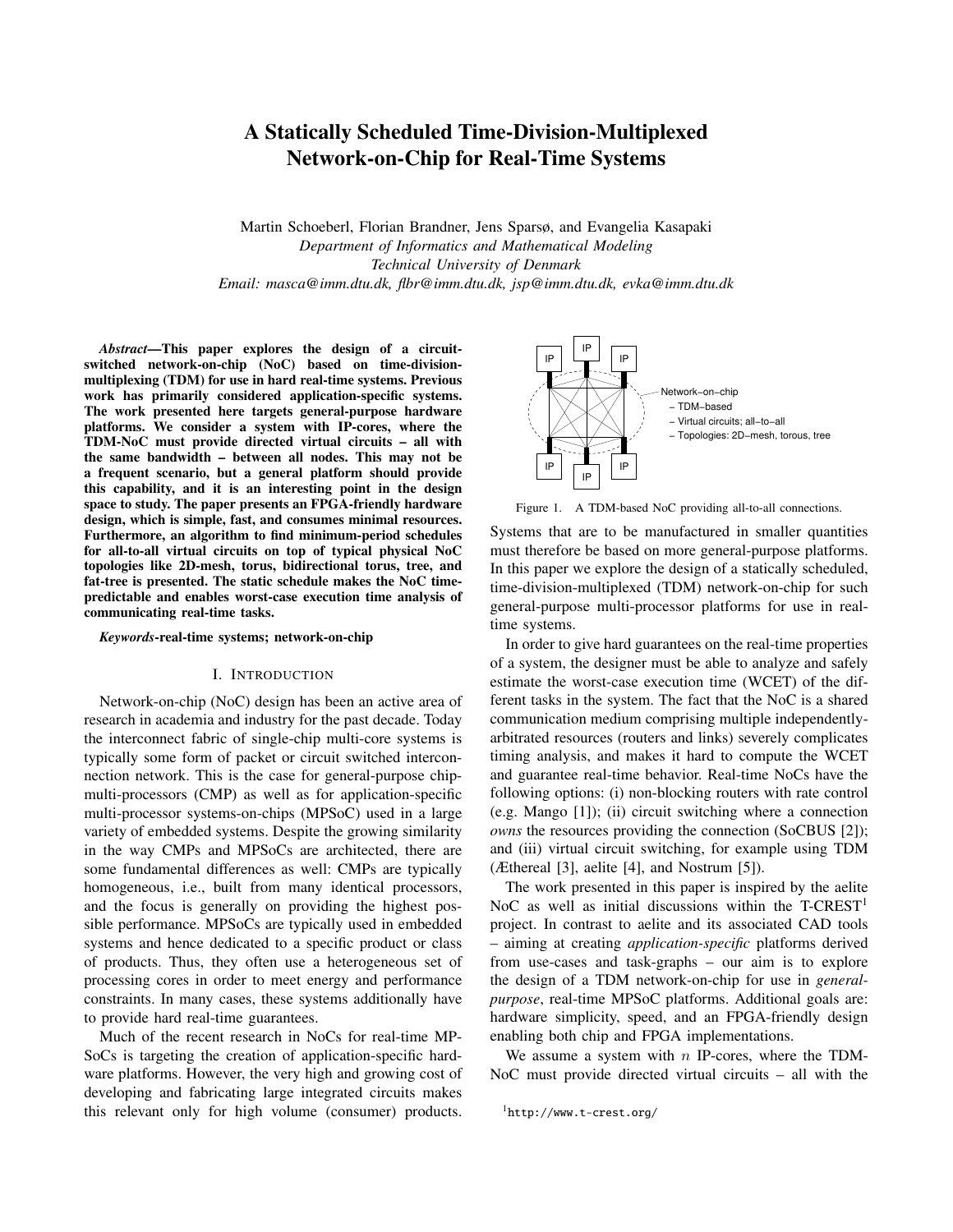same bandwidth – between all nodes, as shown in Figure 1. In the following we will address the hardware design of such a general-purpose TDM-NoC, and we will explore how to schedule packets and provide all-to-all point-to-point virtual circuits on top of typical physical NoC topologies like 2Dmesh, torus, bidirectional torus, tree, and fat-tree. One of the questions that we try to answer is the following: "What is the minimum period of a schedule that provides virtual circuits with identical bandwidth between all pairs of nodes?" The contributions of the paper are as follows:

- Design of a time-predictable NoC for real-time systems
- An algorithm to generate static TDM schedules
- Study of different topologies with respect to the minimum period of static schedules
- A small, fast, and FPGA-friendly router design

An all-to-all communication schedule might lead to a low utilization. However, a fixed schedule can be implemented in hardware. Therefore, our NoC uses less resource than one with programmable schedule support or additional besteffort traffic support. The performance/cost ratio is more important than fully utilization.

The paper is organized as follows. In the next section, we discuss related work. In Section III we motivate our design with a problem statement. The design of the time-predictable NoC is described in Section IV. In Section V we present an ILP-based algorithm to find minimum-period schedules. Analytical lower bounds of schedule periods are presented in Section VI. In Section VII we present evaluation results for a range of NoC topologies (2D-mesh, torus, bidirectional torus, tree, and fat tree) and provide details of a specific FPGA-based implementation. Section VIII concludes the paper.

## II. RELATED WORK

In the following we describe approaches to use NoCs for real-time systems and how to generate schedules for those.

#### *A. Real-Time Network-on-Chips*

MANGO [1] is an asynchronous NoC, which supports both guaranteed service (GS) and best effort (BE) traffic, using non-blocking routers and rate control. A non-blocking router requires a separate physical buffer for each virtual circuit, an elaborate arbitration mechanism for each router output port, and a credit-based flow control mechanism among output buffers in neighboring routers. This indicates that the hardware cost of rate-controlled routers considerable.

SoCBUS [2] and Wolkotte [6] use a pure circuit-switching NoC, i.e., no resources, such as wires and router buffers, are shared between connections. This lowers utilization and increases costs. However, once a connection has been established, real-time guarantees are trivially achieved. It is, however, possible that a requested connection cannot be set up due to lack of resources (links) – this may compromise the real-time properties.

Æthereal [3] uses TDM, i.e., reserves resources for certain points in time. In each slot of time a block of data is forwarded through a router without waiting or blocking traffic, hence, contention cannot occur. Slot tables with routing information are contained in the routers and no arbitration or link-to-link flow control is required. Instead, a credit-based flow control is applied for end-to-end control, saving buffer space between links. Guaranteed services are combined with best effort routing in order to utilize unreserved resources. aelite, a light version of Æthereal, only offers guaranteed services resulting in a simpler router design [4]. Slot tables are placed in the network interfaces and routing is done through message headers. In the latest version of aelite, called dAElite [7], the static routing tables are back in the routers to support multicast routing.

A time-triggered NoC (TT-NoC) applies the concepts of the time-triggered architecture (TTA) [8] to NoCs [9]. The TT-NoC consists of a ring structure and is therefore only intended for a small number of IP-cores. As the ring is built out of simple multiplexers and registers, it is clocked at double the frequency of the computation nodes. Similar to our presented design, the communication schedule is static and predetermined.

Paukovits and Kopetz use a time-triggered NoC for the time-triggered system-on-chip (TTSoC) architecture [10]. The main difference to other NoC designs is the absolute time format for the TDM slotting, which is called a macro tick. The macro tick is *not* directly related to the clock frequency. The network interfaces (called TISS in TTSoC) are synchronized at the macro tick, which is distributed separately. The TDM-based slot at macro ticks may last several clock cycles at the network clock. The slotting ignores any pipeline effects within the NoC and therefore results in some idle time within links. Our design shares the idea of static scheduling based on TDM. However, we base our schedule on the finer granular network clock and take pipeline effects into account in the network.

Static scheduled communication between processors was explored in the NuMesh project [11]. It is argued that static schedules result in less hardware complexity and the control circuit for the static decisions can be arbitrarily deep pipelined. In contrast to NuMesh, we further simplify the hardware as the schedule is completely fixed and no hardware to support the reprogramming is needed.

The Raw machine [12] is a 16-tile architecture, where each tile contains a MIPS-like processing pipeline and a network router. Similar to our router architecture, the Raw router also contains static routes (besides dynamic routes). The network in Raw is tightly connected to the processing core: the network input and output buffers are mapped to processor registers. This allows a very low latency where an output of the ALU can be routed to the ALU input of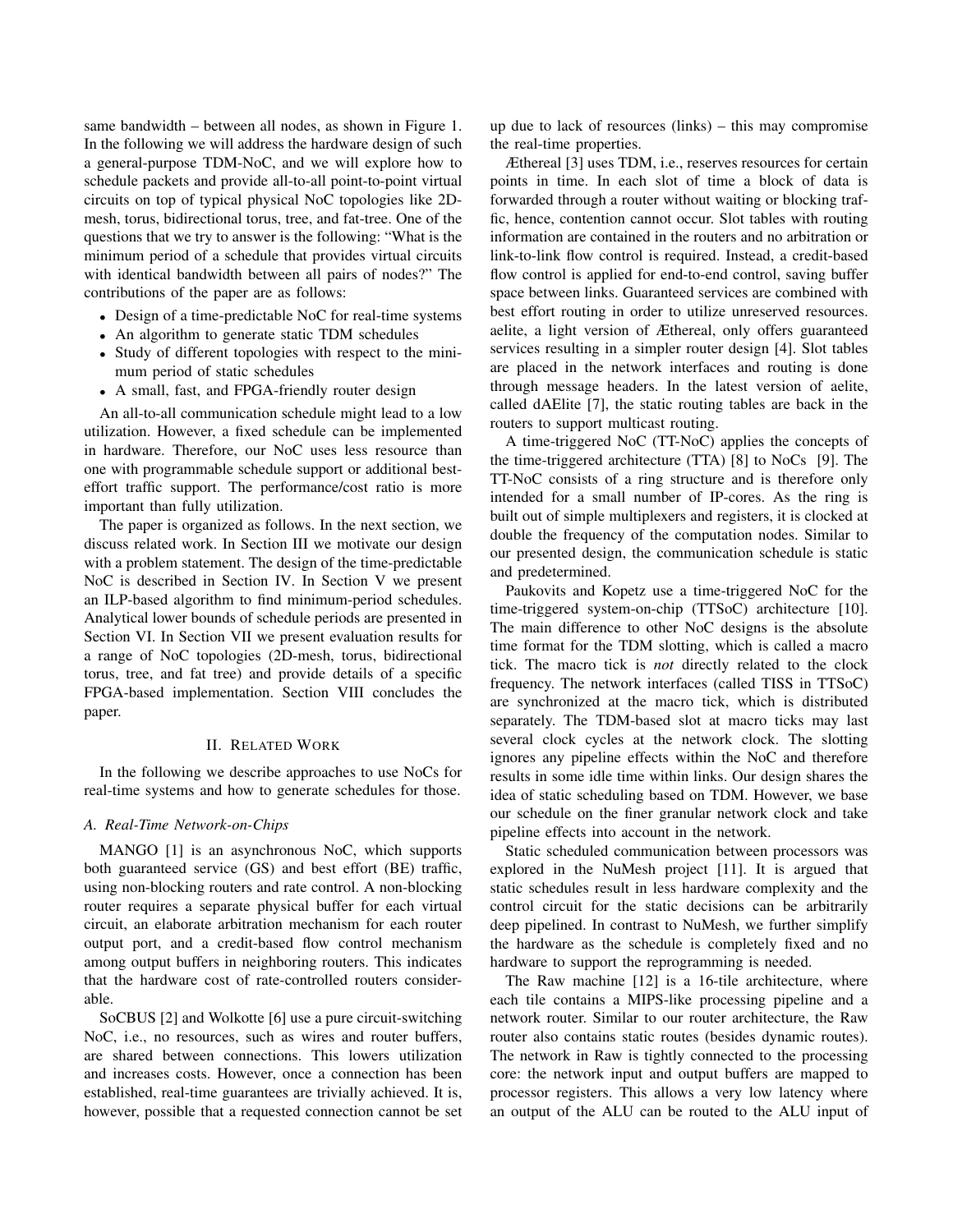

Figure 2. The NoC topologies considered: (a) mesh, (b) torus, (c) bidirectional torus, (d) binary tree using  $3 \times 3$  routers, (e) fat-tree built from identical  $4 \times 4$  routers, (f) ring, and (g) bidirectional ring. A filled circle represents a node, comprising a router and an IP-core as shown.

the neighbor processor in 3 cycles. This tight integration of the network and the processor pipeline is the basis for, so-called, software circuits, i.e., applications that resemble ASIC circuits.

## *B. Routing Schedule Construction*

Lu and Jantsch [13] propose a configuration technique for the Nostrum NoC [5] that allows multiple virtual circuits to share buffers of the network. They present a problem formulation that defines a legal allocation of TDM time slots using a backtracking search algorithm. In contrast to our problem, only a single assignment of a given set of virtual circuits is needed that satisfies the required bandwidth and a conflict-free operation of the NoC.

A similar slot allocation problem appears for the Æthereal NoC. The allocation here proceeds in two steps. First, routing paths are determined through the NoC depending on a mapping of an application to the network and the application's communication requirements [14]. Given these paths, TDM time slots are allocated for each virtual circuit in turn [15]. This technique has been extended to split packets and deliver the individual fragments of the packet over multiple paths in order [16]. This approach provides a single solution satisfying the application-specific communication and bandwidth requirements.

The scheduling problem considered in this work can formally be stated as a *dynamic multi-commodity flow* problem over time. A seminal work by Ford and Fulkerson introduced *time-expanded flow networks* to model dynamic flow problems using equivalent static problems [17]. A timeexpanded network is a structure containing replications of the network for several time instants (e.g., clock ticks). Fleischer and Skutella study variants of the NP-hard *quickest multi-commodity flow* problem [18] and present a polynomial 2-approximation algorithm. Although closely related, these results apply to general multi-commodity flow problems, where fractional solutions are acceptable. In the context of this work, however, integer solutions are required since the physical hardware resources are indivisible.

#### III. REAL-TIME NETWORK-ON-CHIP

In dependable real-time systems it needs to be guaranteed that all deadlines will be met. This guarantee is performed by schedulability analysis. The input to this schedulability analysis is the worst-case execution time (WCET) of the tasks. To enable WCET analysis, all components of the system (the application software, the processor, the memory subsystem, and the communication network) need to be time-predictable. We aim for a time-predictable NoC that supports WCET analysis.

To enable time-predictable usage of a shared resource the resource arbitration has to be time-predictable. In the case of a NoC, statically scheduled TDM is a time-predictable solution. This static schedule is repeated and the length of the schedule is called the *period*. Like tasks in real-time systems, also the communication is organized in periods. One optimization point of the design is minimizing the period to minimize the latency of delivering flits and the size of the schedule tables.

Many NoCs are intended to be optimized for a given application or application domain. The NoC structure and/or the routing schedules are then optimized and are then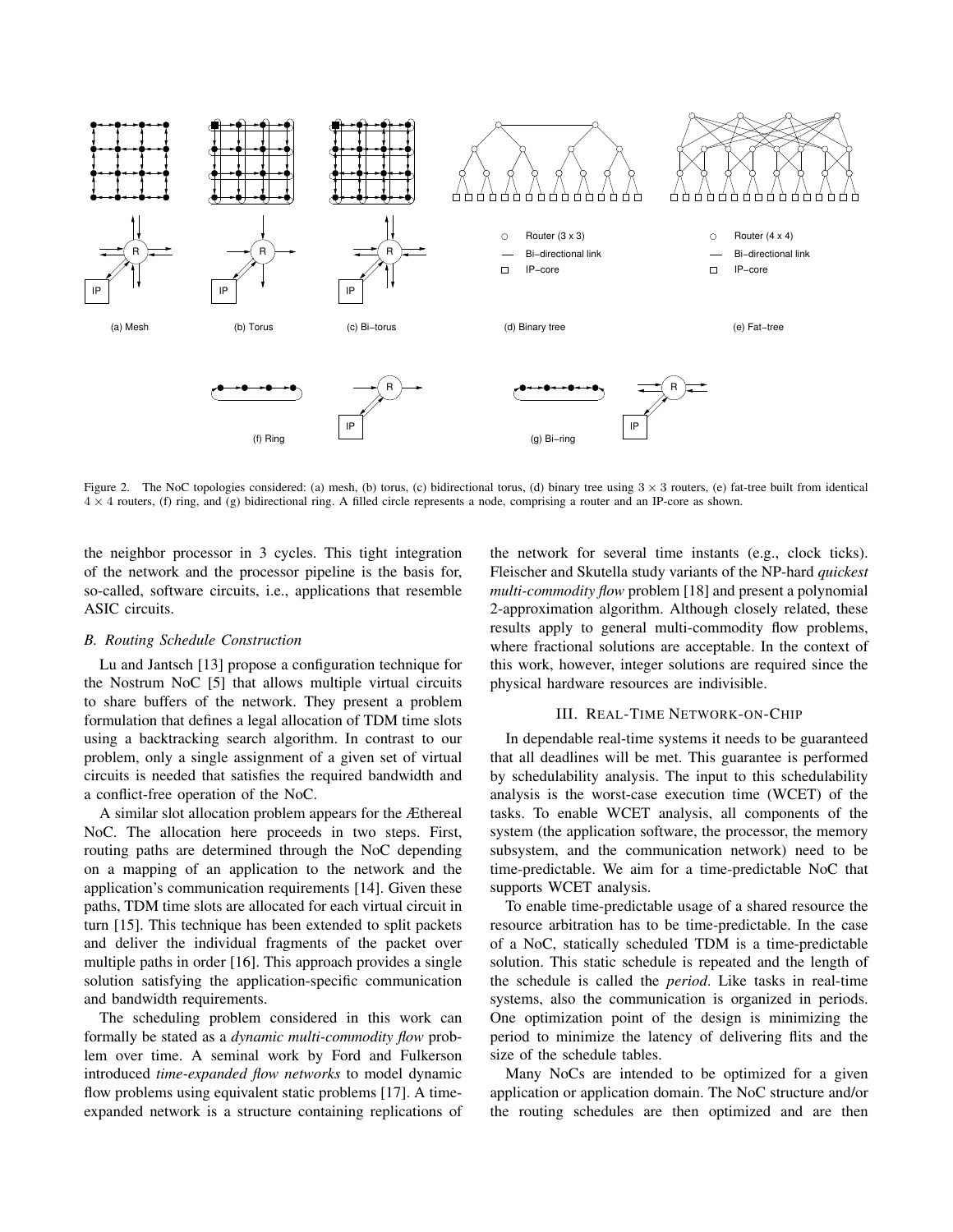application-specific. While our proposed network can be optimized this way, we aim at a general-purpose solution. The general-purpose solution allows each core to communicate to every other core and the bandwidth is identical for each communication channel. For a general-purpose solution we need to find a single static schedule, which can then be implemented in hardware.

We look at several different NoC topologies and evaluate how well they support this general-purpose static schedule. We consider mesh, torus, torus with bidirectional links (bitorus), tree, fat-tree, ring, ring with bidirectional links (biring), and bus topologies. Figure 2 shows these topologies. Except for the tree, the fat-tree and the bus, we assume that each topology is composed of  $n$  nodes each consisting of an IP-core and a router. With tree structures the IP cores and router do not have a one-to-one mapping. The routers range from 2-ported routers (2 in and 2 out) to 5-ported routers: the mesh (inner nodes) and the bi-torus use 5-ported routers; the fat-tree uses 4-ported routes; the torus, the bi-ring, and the tree use 3-ported routers; and the ring use 2-ported routers.

In this paper we concentrate on the network itself and consider it as a structure that supports communicating streams of flits. Designing the network interface and the flow control are out of the scope of this paper.

## IV. NETWORK DESIGN

A static schedule guarantees latency and bandwidth for sending data over the NoC, which itself enables WCET analysis of tasks. Furthermore, this static schedule allows optimization of the routers. With our design we avoid transmitting the packet route via the network, but keep the network schedule in the routers. With a predefined schedule there are no collisions possible.

The simple router, as shown in Figure 3, consists of multiplexers and registers. This structure fits very well to the structure of a logic cell (LC) in an FPGA. A LC usually contains a lookup table (LUT) and a register. The LUT is used to build combinational logic (e.g., the multiplexer). Although we do not want to restrict our NoC to FPGAs, we consider FPGAs as an important platform and aim for an FPGA-friendly design.

## *A. Packet Organization*

As the static schedule is contained in the router, the flits traveling through the network contain only data and no routing information. The time slot the flit is injected to the network implicitly gives the destination address. Without the address header we are less constrained on packet lengths – we do not need to amortize for the address overhead. Therefore, we define that a packet is a single flit long and use schedules for single clock/flit granularity. This short packet length minimizes the latency for short data transportation.

The link width is usually determined by the length of the address field (the packet header) and therefore depends on



Figure 3. Connections of the multiplexer based router

the network size. Free of these constraints, we can use any link width that is needed for the bandwidth requirements. The resource consumption of a router is directly related to the link width. Therefore, we can trade bandwidth with resource consumption.

At the lowest level the individual flits are considered to be individual words of a data stream – similar to a serial line connection. The only control structure is a valid bit in the flit. The framing of the data, the forming of longer packets (e.g., cache line fills), and the meaning of the stream is defined in the network interface. Or in other words: the NoC just represents a transport layer with end-to-end channels.

Using single flit packets and a static schedule results in a deadlock free design.

## *B. Router*

One of the benefits of a static scheduled NoC is the simplification of the network routers. Figure 3 shows the router for our NoC. A router consists of registers for a single flit at the output ports and a multiplexer feeding this register from each input port. Due to the static schedule there is no need for dynamic arbitration or additional buffers. Furthermore, there are no flit collisions or deadlocks possible. Flits move each clock cycle one hop. They cannot stay within the routers' registers.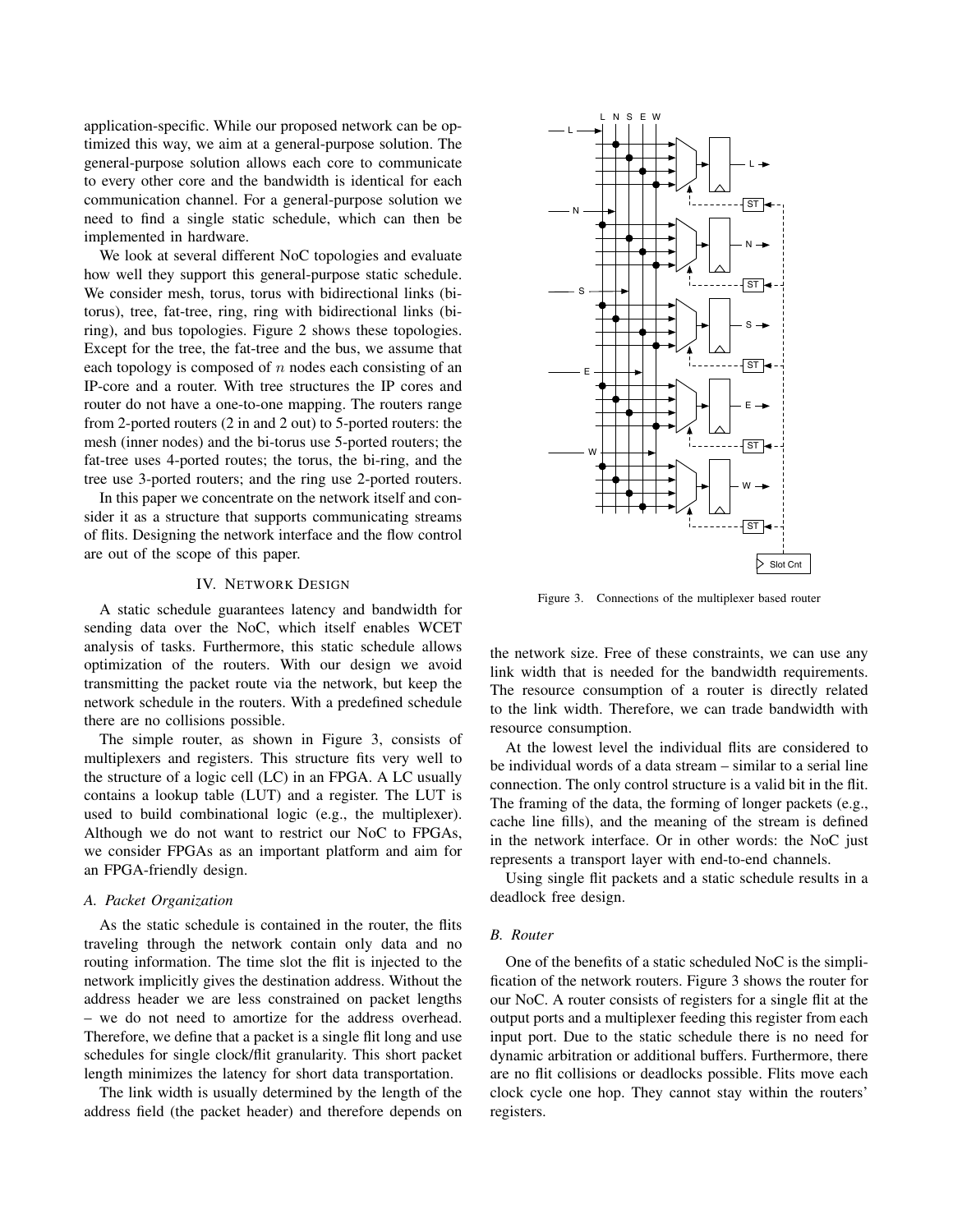Figure 3 shows a router for a mesh or bi-torus NoC with 5 input and 5 output ports. Input and output L stands for the local connection to the IP-core; N, S, E, and W represent the four directions in a mesh-style network. Each multiplexer is connected to four inputs. The black dots represent a connection point. The box with ST represents the schedule table for each multiplexer. A slot counter drives the schedule table. This counter can be a global one. To avoid long wires from this global schedule counter the distribution can be pipelined or the counter can simply be replicated locally in every router.

## *C. Schedule Tables*

In [4] schedule tables in the routers have been avoided due to high resource consumptions. However, in our design two properties make schedule tables in routers attractive: (a) a fixed schedule (compared to a configurable) is cheaper to implement (in a ROM); and (b) the size of the table (the schedule period) is relatively small for the symmetric bandwidth configuration. Each router has a table for the static schedule, which basically includes just the multiplexer selection. The schedule period is quite short. Therefore, the resource consumption for this table is low. Let us consider a small network, a 3x3 mesh network, as an example. For this network the ideal static schedule is 10 entries long – in each clock cycle each IP-core injects a flit into the network and receives one flit. Let us assume that we cannot find this ideal schedule, but one that fits into a maximum of 16 entries. With FPGA technology, 16 entries of a schedule table fit perfectly into the available 4-bit LUT. Therefore, for each multiplexer, which has 2-bit select lines, 2 LUTs are needed to represent the schedule table.

## *D. Router Size Estimation*

To set the size of the schedule table in relation to the complete router resource consumption we assume for now a 16-bit link. A 4:1 multiplexer can be built out of two 4-bit LUTs. Each LC contains one register. The LUT used for the multiplexers can share the same LC for the registers. Therefore, a 16-bit multiplexer plus register consumes 32 LCs. The overhead for the schedule table for up to 16 schedule entries is 2 LCs, in other words 6.25%. A 4 port router with 16-bit links consumes overall 136 LCs, which is way smaller than other designs that need additional buffering, dynamic arbitration, and/or pipeline stages.

## V. FINDING THE SCHEDULE

A corner stone of our NoC is the assumption of a periodic communication schedule that allows every node in the network to communicate with any other node. This schedule is fixed, does not change during the operation of the network, and can thus be pre-computed off-line. Computing optimal schedules is rather time consuming, however, it needs to be done only once for every network configuration.

We formulate the problem of finding an optimal schedule as a generic, linear optimization problem (ILP) that is solved using CPLEX. The input to our formulation is an instance of an arbitrary network topology, specifying the number of nodes and routers, and the interconnect structure. Such an instance is described by the graph  $G = (R, I, L)$ , where R represents the set of routers available in the NoC, I denotes the set of IP-cores connected to the network, and  $L \subseteq (R \cup I) \times (R \cup I)$  represents the set of directed network links. We assume that the network operates synchronously and transmits flits between routers and/or IP-cores on every clock tick. Links may only be used to transfer one flit at a time, while we assume that routers and IP-cores do not impose any constraints on the schedule, e.g., routers and IPcores are capable of processing all incoming and outgoing flits at every time instant. Furthermore, flits cannot be stalled at a link, which implies that a flit has to be routed to another link on the next clock tick.

Given a network instance  $G = (R, I, L)$  we generate a set of linear equations that model the flow of flits in the network over a time period  $[0, T]$ , where T represents an upper bound of the schedule length. In a first step we generate a timeexpanded network  $G^T = (R^T, I^T, L^T)$  which is defined as follows: (1)  $R^T = \{r^t | t \in [0, T], r \in R\}$ , (2)  $I^T = \{c^t | t \in$  $[0, T], c \in I$ , (3)  $L^T = \{l^t = (u^t, v^{t+1}) | t \in [0, T-1], l =$  $(u, v) \in L$ . This approach is very similar to time-expanded networks of dynamic multi-commodity flow problems [17].

#### *A. Variables*

We then introduce ILP variables for every link in the timeexpanded network  $G<sup>T</sup>$  in order to express the flow of flits within the network. A binary variable  $\ell_{l,c}^t$ , where  $l^t \in L^T$ and  $c \in I$ , represents the use of the network link l at time instant  $t$  in order to send a flit to IP-core  $c$ . Note that the variable does not cover the source IP-core sending the flit. More formally we introduce the following variables:

$$
\mathcal{V}(G^T) = \{ \ell_{l,c}^t | l^t \in L^T, c \in I \}
$$
 (1)

#### *B. Constraints*

Next, we define constraints on the variables in  $V(G^T)$ expressing legal flows of flits through the NoC. These constraints ensure three properties: (1) every flit on a network link leading to a router at one time instant will be forwarded to another network link leading from the router on the next time instant, (2) every link is used to transmit at most one flit at any moment in time, and (3) every IP-core sends and receives a flit to/from every other IP-core on the network. In the following we will make use of the functions  $In(n^t) = \{l^t | l^t = (u^{t-1}, n^t) \in L^T\}$  and  $Out(n^t)$ , which is defined analogously, that return the incoming and outgoing links of a router or IP-core in the time-expanded network.

The first constraint ensures that flits are never lost within the network. For every router  $r^t \in R^t$ ,  $t \in [0, T-1]$  the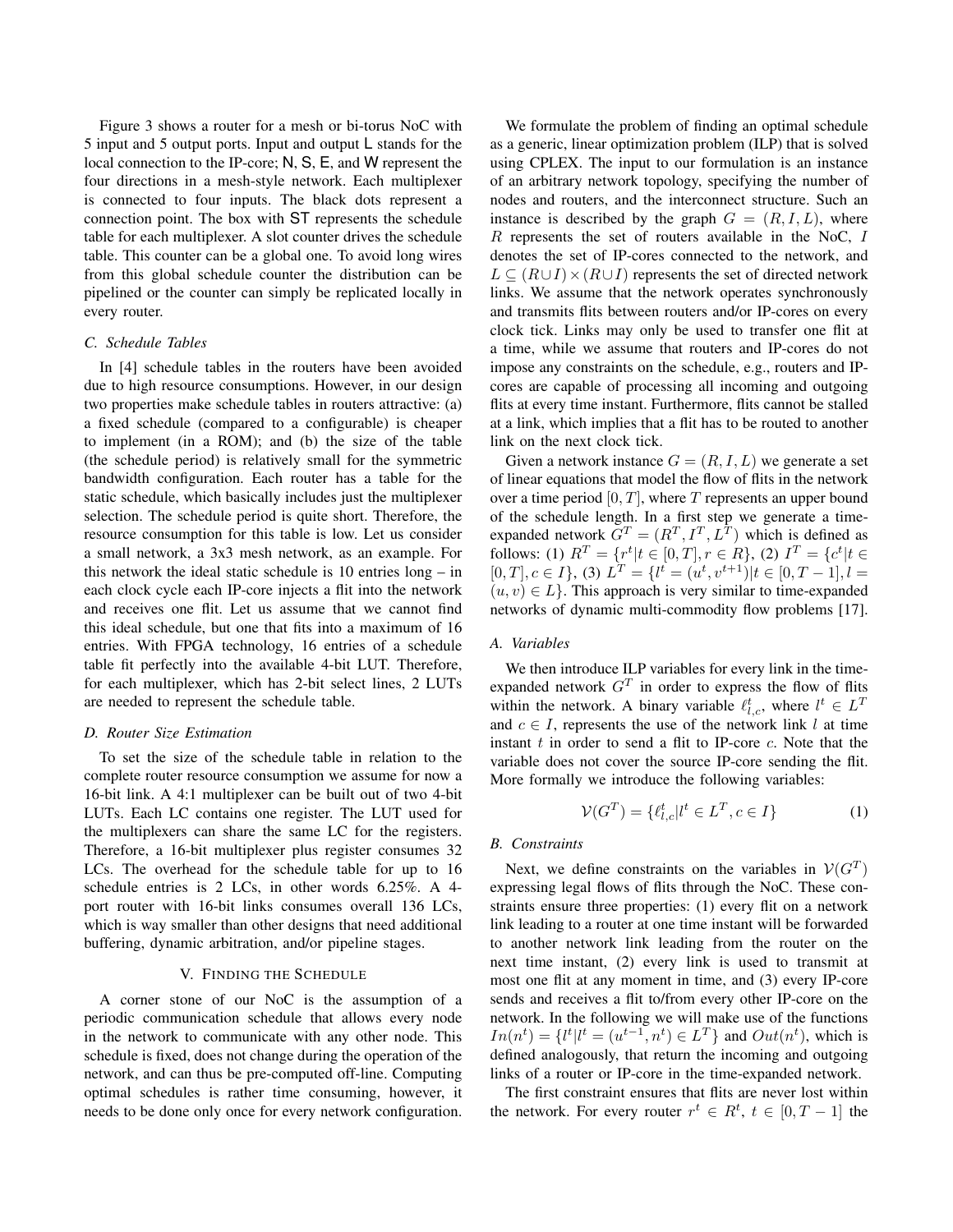following equation has to be fulfilled:

 $l^t$ 

$$
\sum_{i^t \in In(r^t)} \sum_{c \in I} \ell_{i,c}^t - \sum_{o^{t+1} \in Out(r^{t+1})} \sum_{c \in I} \ell_{o,c}^{t+1} = 0 \qquad (2)
$$

The second constraint ensures that every network link  $l^t \in L^T$  is used to transmit at most one flit on every time instant  $t \in [0, T]$ :

$$
\sum_{c \in I} \ell_{l,c}^t = 1 \tag{3}
$$

Finally it remains to ensure that flits are actually sent from every IP-core on the network to every other IP-core, we thus add the following equations to the optimization problem for every IP-core  $c \in I$  and every destination IPcore  $s \in I$ ,  $s \neq c$ :

$$
\sum_{l^t \in In(c), t \in [0,T]} \ell^t_{l,c} = |I| - 1 \tag{4}
$$

$$
\sum_{t \in Out(c), t \in [0,T]} \ell^t_{l,s} = 1 \tag{5}
$$

## *C. Solving*

We then ask the CPLEX optimizer to find a schedule under the given constraints that minimizes the schedule length, which can easily be derived from the time index of the ILP variables in  $V(G<sup>T</sup>)$  representing the usage of network links from above. In addition to minimizing the schedule length, we also assign a small weight to every use of a link to transmit a flit. This minimizes the overall length of the paths within the schedule and, among others, helps to avoid useless cycles in the schedule.

Note that, due to the intrinsic complexity of solving ILP problems, the size of the network, and the use of a time-expanded network to model the network behavior over time, solving the equation system from above is time consuming. However, this approach is simple to realize and very powerful. It allows to model arbitrary network topologies, to model constraints on the usage of the network and its links, and to express constraints on time instants when flits are sent and/or received, et cetera.

#### VI. ANALYTICAL BOUNDS ON THE PERIOD

By considering different bandwidth limits of the various network topologies, we can derive a set of analytical lower bounds on the schedule's period P.

We assume a system with  $n$  IP-cores that are connected to the network using bidirectional links, such that an IP-core can send and receive one flit per clock period. During a period P each node is assumed to send a flit to all the other IP-cores in the system. This means that the total number of flits injected into the network during a period P is  $n(n -$ 1). Based on these simple assumptions we can derive three fundamental lower bounds on the period:



Figure 4.  $4 \times 4$  Torus: No. of hops to reach from one node to all other nodes.

• *IO-bound,*  $B_{IO}$ : The total amount of flits communicated during a period has to be communicated across the n links connecting the IP-cores to the network. For a given number of IP-cores,  $n$ , this figure is the same for all the different topologies:

$$
B_{IO} = \frac{n(n-1)}{n} = n-1
$$
 (6)

- *Link capacity bound,*  $B_{Cap}$ : The total number of link-hops required to communicate the total amount of flits through the network (assuming the shortest paths), divided by the total number of links in the network.
- *Bisection capacity bound,*  $B_{Bisect}$ : The total amount of flits communicated across a bisection boundary  $((n/2)^2)$ , divided by the number of links crossing the bisection boundary.

In the following we will derive the above three bounds for a range of common NoC topologies, as shown in Figure 2. These bounds, and actual minimal periods for specific schedules are shown in Table I which is introduced and discussed later in Section VII. For some of the topologies we derive analytical expressions, for others we calculate actual figures. When counting the number of links in the mesh, the torus, the bi-torus, the ring, and the bi-ring, we do not consider the links that connect IP-blocks to routers or routers to IPcores. This is because the full amount of traffic is also carried across the links in the "core network", i.e., by the links that connect pairs of routers. In this way we get a tighter bound than if the IP-router and router-IP links were also included in the count. Assuming  $n = m^2$  the number of links in the core network is  $2 \cdot 2 \cdot m \cdot (m-1)$  for a mesh,  $2 \cdot m^2$  for a torus and  $4 \cdot m^2$  for a bi-torus.

*Torus:* Due to its symmetry, every node in a torus sees the same distances to the  $n-1$  nodes to which it transmits flits. With the help of Figure 4 we can determine the capacity bound  $B_{Can,Torus}$  for a 16-node, 4x4 torus. For simplicity we consider the upper left node that does not make use of the links that wrap around the edges. We first compute the total number of hops made by all the flits send from the node considered, to all the other  $n-1$  nodes. From the figure we see that in 1 hop 2 nodes are reachable, in 2 hops 3 nodes are reachable, etc. resulting in a total hop count of:

$$
1 \cdot 2 + 2 \cdot 3 + 3 \cdot 4 + 4 \cdot 3 + 5 \cdot 2 + 6 \cdot 1 = 48
$$
 (7)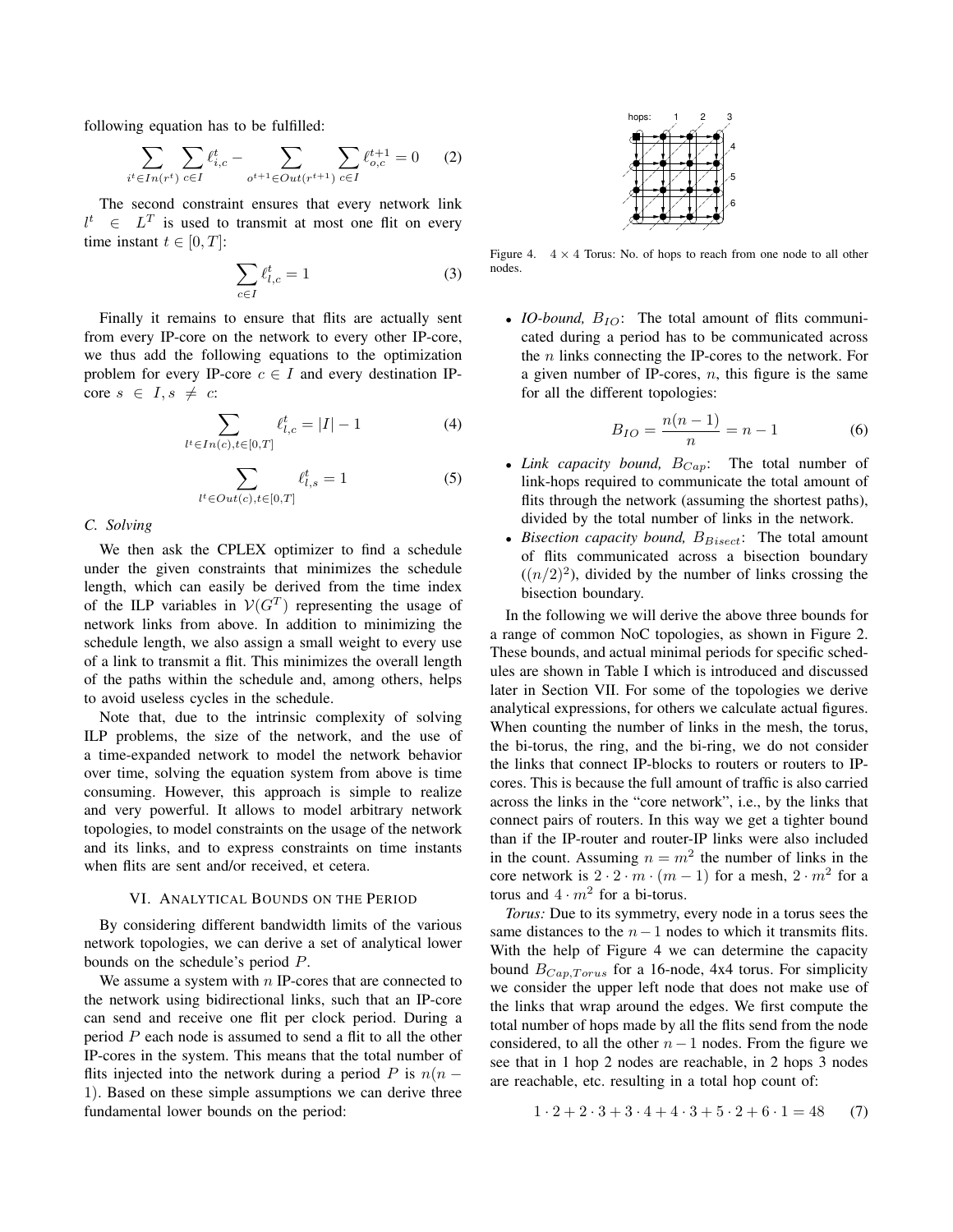Multiplying this figure by the number of nodes and dividing by the total number of uni-directional links (2 per node in a torus) we get:

$$
B_{Cap,Torus,4\times 4} = \frac{48 \times 16}{32} = 24
$$
 (8)

Assuming quadratic structures with a side-length of m, i.e.  $n = m^2$ , it is possible to derive a general expression:

$$
B_{Cap,Torus} = \frac{m^3 - m^2}{2} \tag{9}
$$

Finally, assuming that  $m$  is even (resulting in equal-sized bisection partitions), we derive a general expression for the minimum period determined by the bisection capacity. It is calculated as the number of flits transmitted from one partition to the other( $m^2/2 \cdot m^2/2$ ), divided by the number of links crossing the bisection boundary in that direction (m):

$$
B_{Bisect, Torus} = \frac{m^3}{4} \qquad \text{(for } m \text{ even)} \tag{10}
$$

*Mesh:* Due to the many special cases, which have to be considered in the non-symmetric mesh topology, it is more involved to derive an analytical bound. The basic idea is to sum the minimal distances between all pairs of IP-cores in the NoC, which gives after simplification:

$$
B_{Cap,Mesh} = \frac{m^2 \ (m+1)}{6} \tag{11}
$$

The bisection bound is the same as for the torus (again assuming that  $m$  is even):

$$
B_{Bisect,Mesh} = \frac{m^3}{4} \qquad \text{(for } m \text{ even)} \tag{12}
$$

*Bi-torus:* For the bi-torus, the capacity bound is determined in the same way as for the torus, but as the links are bidirectional the analysis considers a center node transmitting to all other nodes. When  $m$  is odd, the situation is fully symmetrical, and for this we have the following general expression:

$$
B_{Cap,Bi-torus} = \frac{m^3 - m}{8} \qquad \text{(for } m \text{ odd)} \tag{13}
$$

The bi-torus has double the bisection bandwidth of a torus, and therefore the period-bound is half:

$$
B_{Bisect,Bi-torus} = \frac{m^3}{8} \qquad \text{(for } m \text{ even)} \tag{14}
$$

*Trees:* In the binary tree there is one link to support the traffic that crosses the bisection boundary. When the number of IP-cores increases this obviously becomes the bottleneck and the period will be limited by the (constant) bisection capacity.

In the fat-tree the bisection bandwidth increases with the number of IP-cores. In the fat tree with 4 IP-cores there are 2 links crossing the bisection boundary, in a system with 8 IP cores there are 4 links, and in a system with 16 IP-cores there are 8 links, etc.

*Ring:* It is possible to devise an optimal schedule for a ring, and thereby determine the minimum period, analytically. In a unidirectional ring each router either forwards a flit from its neighbor router or it injects a flit from its attached IP-core. As the ring is symmetric we can easily derive a static schedule, where each node performs the same communication pattern. Within the first cycle the flit is sent to the next neighbor, which can be performed in a single hop. During the next two cycles a flit is sent to the node two hops away. This is continued until the last flit, which travels  $n - 1$  hops. The resulting period P is:

$$
P_{Min,Ring} = \sum_{i=1}^{n-1} i = \frac{n(n-1)}{2} \tag{15}
$$

A unidirectional ring results in the minimum hardware cost, but flits that travel almost the whole ring consume a lot of those communication resources. Adding a second ring in the other direction reduces the maximum travel length of a flit to the half. The period for a double ring is:

$$
P_{Min,Bi-ring} = \sum_{i=1}^{\lceil \frac{n-1}{2} \rceil} i = \frac{(\lceil \frac{n-1}{2} \rceil + 1)\lceil \frac{n-1}{2} \rceil}{2} \qquad (16)
$$

With the above given schedule, and period of that schedule, all links are used. Therefore, the capacity bound is equal to the derived period. Furthermore, as we have the optimal period there is no incentive to show a bisectional bound of the period.

## VII. EVALUATION RESULTS

For all the topologies shown in Figure 2, and for a range of network sizes, Table I lists: the amount of resources (number of routers and links), the 3 analytical lower bounds on the period:  $B_{IO}$ ,  $B_{Cap}$  and  $B_{Bisect}$ , and the smallest period,  $P_{Min}$ , for which we have been able to find an actual schedule using the ILP formulation. It should be noted that  $B_{Bisect}$  can only be calculated when  $n = m^2$  is even using one of the equations from Section VI. The figures for odd values of  $n$  have been calculated using the same equations, rounded up, and as a reminder that the values are not exact; they have been put in parenthesis. For easy comparison with  $P_{min}$ , we have highlighted the largest of the 3 bounds.

#### *A. Discussion*

We see that mesh and torus topologies become very fast bisection and capacity bounded when the number of nodes increases to a medium sized 4x4 network. The practical schedules that we found also reflect this. With larger structures we see a considerable growth of the period.

For large  $m$  the total number of hops is 4 times lower in a bi-torus than in a torus. Comparing  $B_{Cap,Torus}$  and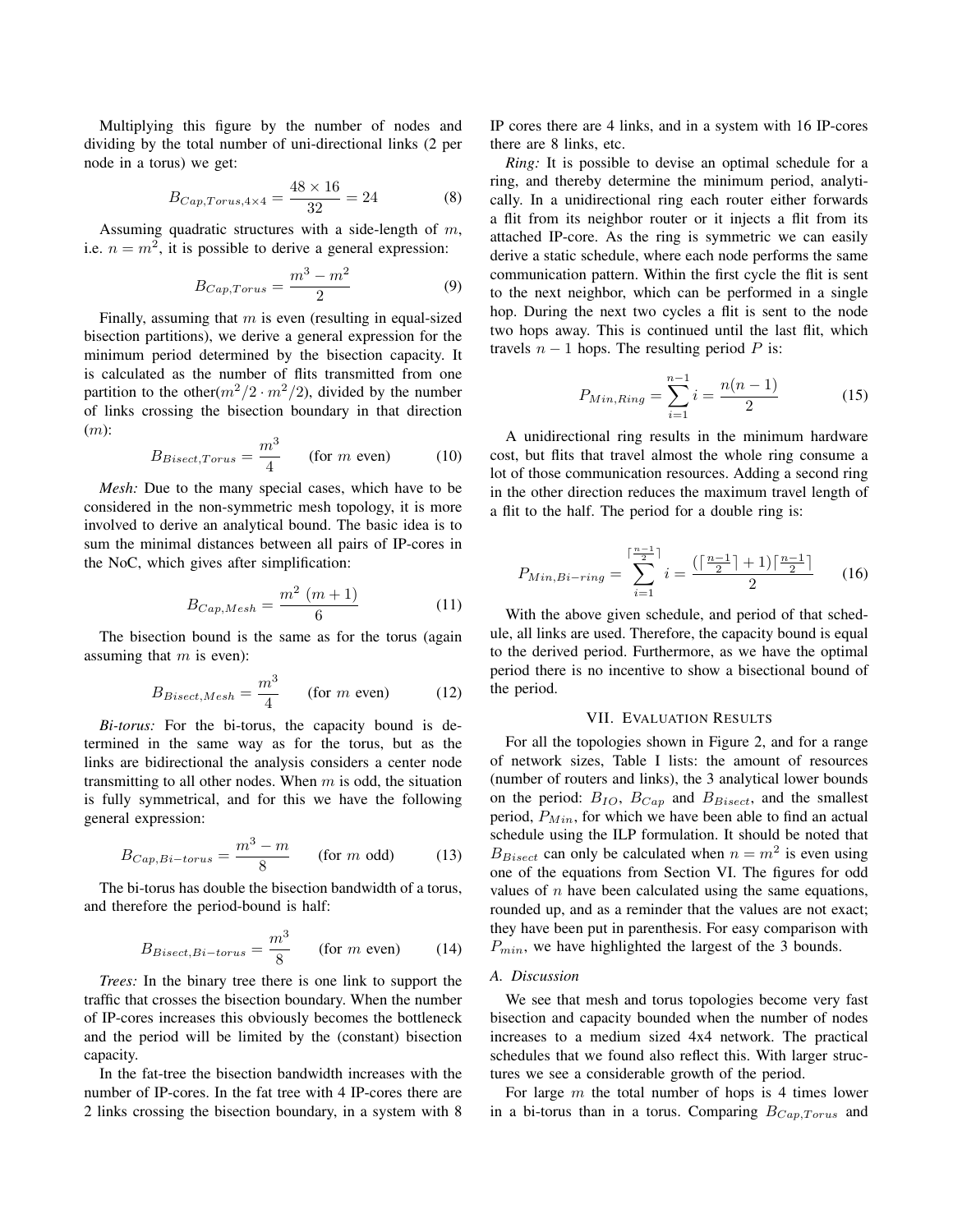Table I RESOURCES, PERIOD BOUNDS, AND MINIMAL PERIODS FOR STATIC SCHEDULED NETWORKS.

|          |                |                |               | Period        |                |                |      |
|----------|----------------|----------------|---------------|---------------|----------------|----------------|------|
|          |                |                | NoC Resources | <b>Bounds</b> |                |                |      |
| Topology | <b>IPs</b>     | Routers        | Links         | IO            | Cap.           | Bisect.        | Min. |
| Mesh     | 2x2            | 4              | $8 + 8$       | 3             | $\overline{c}$ | $\overline{c}$ | 5    |
|          | 3x3            | 9              | $24 + 18$     | 8             | 6              | 7              | 10   |
|          | 4x4            | 16             | $48 + 32$     | 15            | 14             | 16             | 18   |
|          | 5x5            | 25             | $80 + 50$     | 24            | 25             | (32)           | 34   |
| Torus    | 2x2            | 4              | $8 + 8$       | 3             | 2              | $\overline{c}$ | 5    |
|          | 3x3            | 9              | $18 + 18$     | 8             | 9              | (7)            | 11   |
|          | 4x4            | 16             | $32 + 32$     | 15            | 24             | 16             | 26   |
|          | 5x5            | 25             | $50 + 50$     | 24            | 50             | (32)           | 52   |
|          | 6x6            | 36             | $72 + 72$     | 35            | 90             | 54             | n.a. |
| Bi-torus | 2x2            | $\overline{4}$ | $16 + 8$      | 3             | $\mathbf{1}$   | $\mathbf{1}$   | 4    |
|          | 3x3            | 9              | $36 + 18$     | 8             | 3              | (4)            | 10   |
|          | 4x4            | 16             | $64 + 32$     | 15            | 8              | 8              | 18   |
|          | 5x5            | 25             | $100 + 50$    | 24            | 15             | (16)           | 28   |
|          | 6x6            | 36             | $144 + 72$    | 35            | 27             | 27             | n.a. |
|          | 7x7            | 49             | $196 + 98$    | 48            | 42             | (43)           | n.a. |
|          | 8x8            | 64             | $256 + 128$   | 63            | 64             | 64             | n.a. |
|          | 9x9            | 81             | $324 + 162$   | 80            | 90             | (92)           | n.a. |
| Tree     | $\overline{4}$ | $\overline{2}$ | 2x5           | 3             |                | 4              |      |
|          | 8              | 6              | 2x13          | 7             |                | 16             |      |
|          | 16             | 14             | 2x29          | 15            |                | 64             |      |
| Fat tree | $\overline{4}$ | 4              | 2x8           | 3             |                | $\overline{c}$ | 3    |
|          | 8              | 8              | 2x24          | 7             |                | 4              | 9    |
| Ring     | $\overline{4}$ | $\overline{4}$ | $4 + 8$       | 3             | 6              |                | 6    |
|          | 9              | 9              | $9 + 18$      | 8             | 36             |                | 36   |
|          | 16             | 16             | $16 + 32$     | 15            | 120            |                | 120  |
|          | 25             | 25             | $25 + 50$     | 24            | 300            |                | 300  |
| Bi-ring  | $\overline{4}$ | $\overline{4}$ | 2x4           | 3             | 3              |                | 3    |
|          | 9              | 9              | 2x9           | 8             | 10             |                | 10   |
|          | 16             | 16             | 2x16          | 15            | 36             |                | 36   |
|          | 25             | 25             | 2x25          | 24            | 78             |                | 78   |
| Bus      | $\overline{4}$ | $\overline{4}$ |               | 3             | 12             |                | 12   |
|          | 9              | 9              |               | 8             | 72             |                | 72   |
|          | 16             | 16             |               | 15            | 240            |                | 240  |
|          | 25             | 25             |               | 24            | 600            |                | 600  |

 $B_{Bisect, Torus}$  one can see that for increasing values of m, the torus is always limited by the capacity bound, and never the bisection bound. For all other structures, the bisection bound is always the larger one (for large enough values of m). If links are pipelined, the network capacity increases and topologies that are not limited by IO or bisection bounds may benefit from pipelining. The bidirectional torus and the fat tree provide enough link capacity to build reasonable sized networks where the schedule period is still bounded by the IO capacity.

Finding an optimal solution for torus and bi-torus networks for sizes larger than 5x5 were not yet possible, due to the computational complexity. We thus plan to investigate fast optimal, or near-optimal, algorithms to derive schedules for larger problem instances. For instance, symmetric topologies such as the bi-torus permit schedules where every router

Table II RESOURCES AND FREQUENCIES FOR DIFFERENT SIZES OF MESH NOCS WITH PROCESSOR CORES

|      |       | Logic cells |             | Frequency (MHz) |     |  |
|------|-------|-------------|-------------|-----------------|-----|--|
| Size | Total | NoC         | Processor   | Processor       | NoC |  |
| 2x2  | 1132  | $48 - 105$  | $217 - 222$ | 127             | 371 |  |
| 3x3  | 2726  | $48 - 112$  | $217 - 223$ | 130             | 327 |  |
| 4x4  | 5166  | $48 - 145$  | 218-222     | 130             | 280 |  |
| 5x5  | 8287  | $48 - 146$  | $218 - 226$ | 134             | 264 |  |
| 6x6  | 12095 | $48 - 150$  | $217 - 223$ | 128             | 254 |  |
| 7x7  | 16662 | $48 - 160$  | $217 - 224$ | 125             | 223 |  |
| 8x8  | 22006 | $48 - 160$  | $217 - 225$ | 125             | 230 |  |
| 9x9  | 28113 | $48 - 160$  | 219-224     | 127             | 227 |  |

in the NoC performs the same action. The problem of finding a good schedule thus could be reduced to finding a spanning tree that maximizes the number of flits in-flight at the same time. This idea could also be adapted for other topologies that are somewhat symmetric, e.g., mesh or torus, where *almost all* routers could take identical routing decisions.

It is important to note that application-specific optimizations, as found in other real-time NoCs, can also be realized in our framework, e.g., by adding constraints to the ILP formulation or providing a tailored network topology.

## *B. FPGA Implementation*

We have implemented the mesh network topology in an FPGA and used a small processor (Leros [19]) as IP core. The number of nodes is configurable and we explored networks of different size. We used a flit/link width of 16 bits.

We evaluated the maximum attainable clock frequency and its dependency on the size of the design. To explore the NoC limits we use a PLL to generate two clocks: a 100 MHz clock for the processor and a 400 MHz clock for the NoC. For our experiments we use a Cyclone III device from Altera. The Cyclone device belongs to the low-cost FPGA family from Altera. We left the synthesis tool Quartus select the smallest FPGA for each configuration. To report the maximum frequency of the NoC we use the slow timing model at 85° C and 1200 mV core voltage.

The results of the experiments of different sizes of mesh NoCs are shown in Table II. The processor node consumes about 220 LCs, as it is a processor optimized for low resource consumption. Simple 32-bit RISC pipelines in an FPGA consume about 2000 LCs. The router, as it appears on the table, occupies a small number of LCs (48-160), for all implementation sizes, as it is a simple design. A router in the middle of the network consumes, as expected, about 150 LCs. Routers at the sides are considerable smaller. The operation frequency is also high (223-371 MHz) compared to the processor frequency (125-134 MHz). It is double the frequency of the processor even for larger NoCs. Therefore, one design option is to clock the NoC at double the clock frequency of the IP-cores and reduce the link width to half.